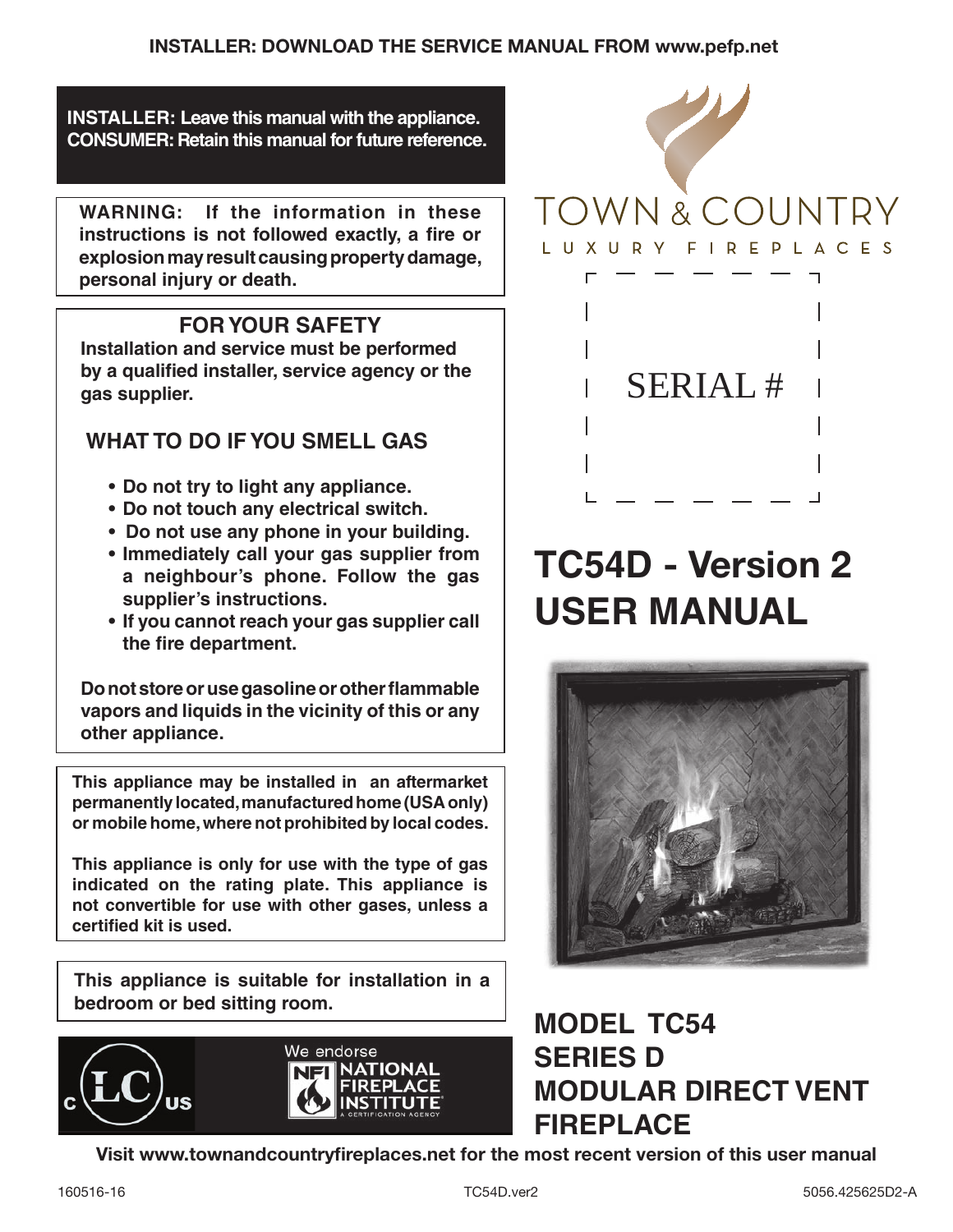# Table of Contents

| Manual Bypass of the Remote Fireplace 8  |  |
|------------------------------------------|--|
| Instructions for enabling the Thermostat |  |

| Continuous Pilot/Intermittent Pilot (CPI/IPI) selection 10            |  |
|-----------------------------------------------------------------------|--|
|                                                                       |  |
|                                                                       |  |
| Linking Remote Handset and apple <sup>®</sup> Device to Fireplace  11 |  |
|                                                                       |  |
|                                                                       |  |
|                                                                       |  |
|                                                                       |  |

# Congratulations on your Town & Country purchase

Your Town & Country fireplace has been professionally installed by:

Dealer name: \_\_\_\_\_\_\_\_\_\_\_\_\_\_\_\_\_\_\_\_\_\_\_\_\_\_\_\_\_\_\_\_\_\_\_\_\_\_\_\_\_\_\_\_\_

Phone Number:  $\blacksquare$ 

If you discover any problems with your Town & Country fireplace contact your dealer immediately to have the unit repaired.

Caution: Do not attempt to repair the fireplace because you may cause injury to yourself or others, and risk causing damage to the unit.

Before operating your fireplace carefully read this manual and pay close attention to all Safety Warnings. The manual contains important information on the unit's safe operation and maintenance.

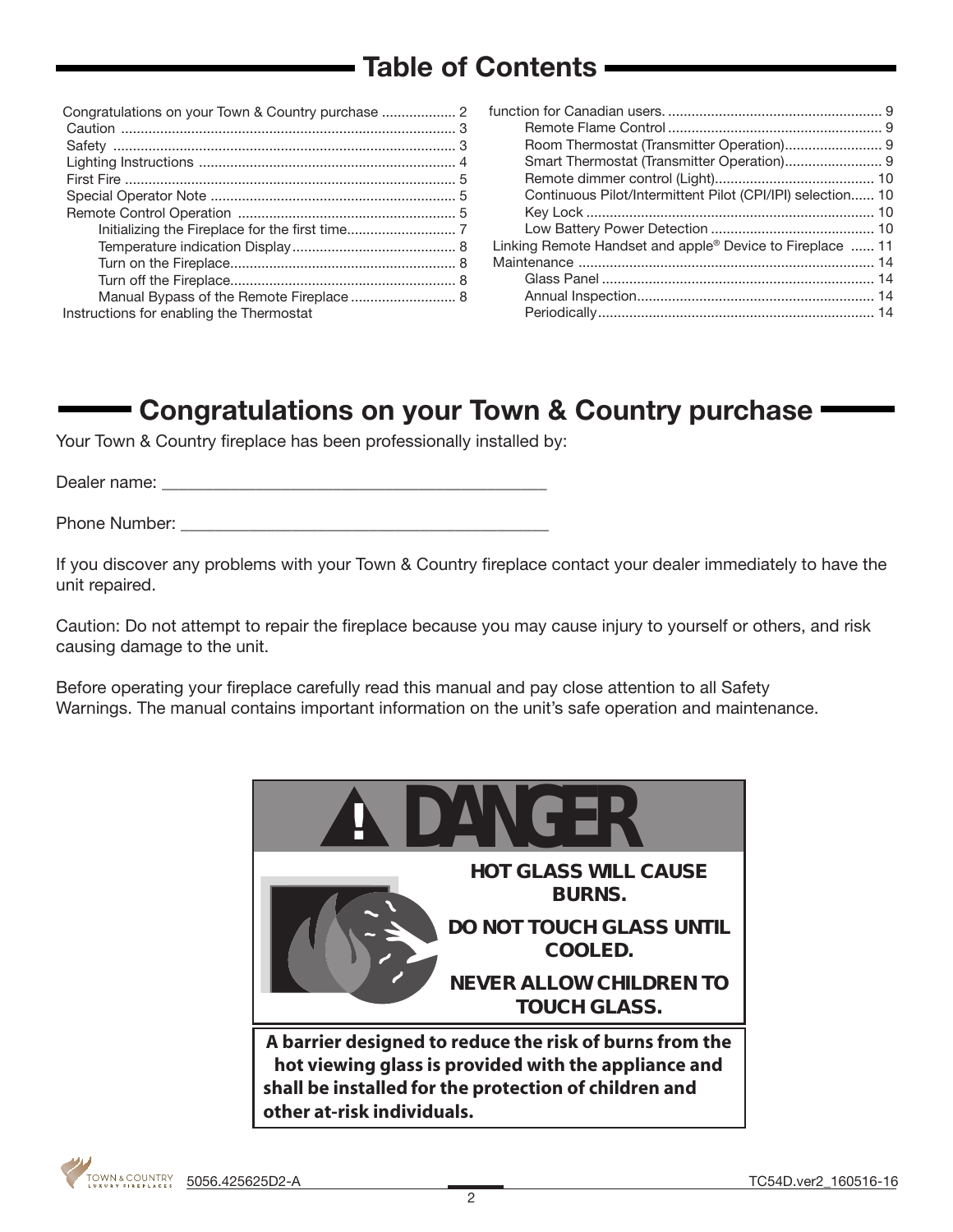# **Caution**

FOR YOUR SAFETY - Do not install or operate your Town & Country fireplace without first reading and understanding this manual. Any installation or operational deviation from the following instructions voids the Town & Country Fireplaces™ Warranty and may prove hazardous.

This appliance and its individual shut off valve must be disconnected from gas supply piping system during any pressure testing of that system at test pressures in excess of 1/2 psig (3.5 kPa).

This appliance must be isolated from the gas supply piping system by closing its individual manual shut off valve during any pressure testing of the gas supply piping system at test pressures equal to or less than 1/2 psig (3.5 kPa).

Note: When lit for the first time, the appliance will emit a slight odour for a couple of hours. This is due to the curing of paints, sealants and lubricants used in the manufacturing process. This condition is temporary. Open doors and windows to ventilate area. Smoke and fumes caused by the curing process may cause discomfort to some individuals.

Do not use the fireplace if any part has been under water. Immediately call a qualified service technician to inspect the fireplace and to replace any part of the control system and any gas control which has been under water.



We recommend that our gas hearth products be installed and serviced by professionals who are certified in the United States by the National Fireplace Institute® (NFI) as NFI Gas Specialists

**- Safety** 

Due to high temperatures, this gas appliance should be located out of traffic and away from furniture and draperies.

Children and adults should be alerted to the hazards of high surface temperatures and should stay away to avoid burns or clothing ignition.

Young children should be carefully supervised when they are in the same room as the appliance. Toddlers, young children, and others may be susceptible to accidental contact burns. A physical barrier is recommended if there are at-risk individuals in the house. To restrict access to a fireplace or stove, install an adjustable safety gate to keep toddlers, young children, and other at-risk individuals out of the room and away from hot surfaces.

Clothing or other flammable material should not be placed on or near the appliance.

Any grill, panel or door removed for servicing the unit must be replaced prior to operating. Failure to do so may create a hazardous condition.

Installation and repair should be done by a qualified service person. The appliance should be inspected before use and at least annually by a professional service person. More frequent cleaning may be required due to excessive lint from carpeting, bedding material, etc. It is imperative that control compartments, burners and circulating air passageways of the appliance be kept clean.

It is our policy that no responsibility is assumed by the Company or by any of its employees or representatives for any damages caused by an inoperable, inadequate, or unsafe condition which is the result, either directly or indirectly, of any improper operation or installation procedures.

This appliance must not be connected to a chimney flue serving a separate solid fuel burning appliance.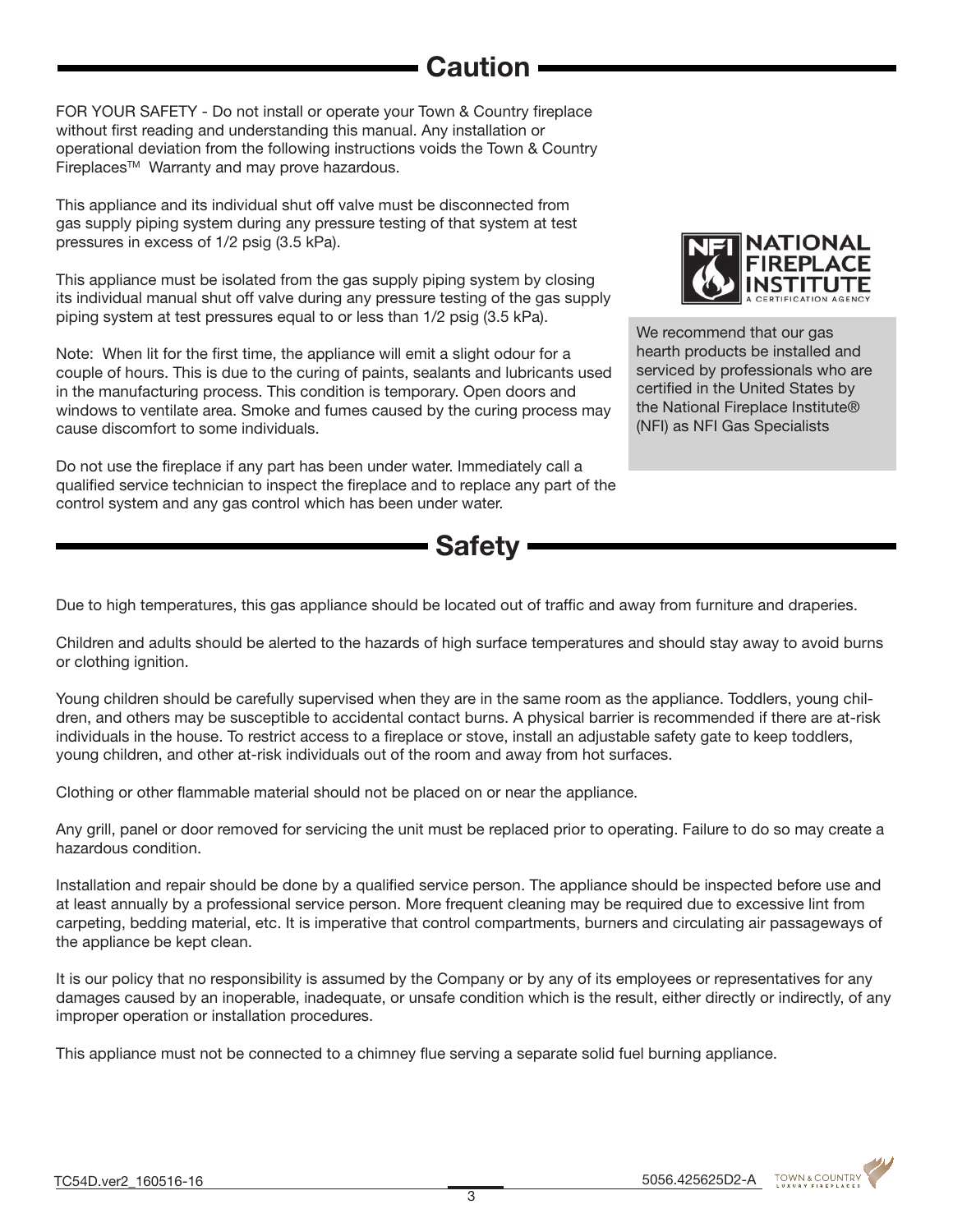# **- Lighting Instructions**



CAUTION: Hot while in operation. Do not touch. Severe burns may result. Keep children, clothing, furniture, gasoline and other liquids having flammable vapours away. Keep burner and control compartment clean. See installation and operating instructions accompanying the appliance.

ATTENTION: L'appareil est chaud lorsqu'il fonctionne. Ne pas toucher l'appareil. Risque de brûlures graves. Serveiller les enfants. Garder les vêtements, le meubles, l'essence ou autres liquides produisant des vapeurs infl ammables loin de l'appareil. S'assurer que le brûleur et le compartiment des commandes sont propres. Voir les instructions d'installation et d'utilisation qui accompagnent l'appareil.

**090713 5051.185 GBWY**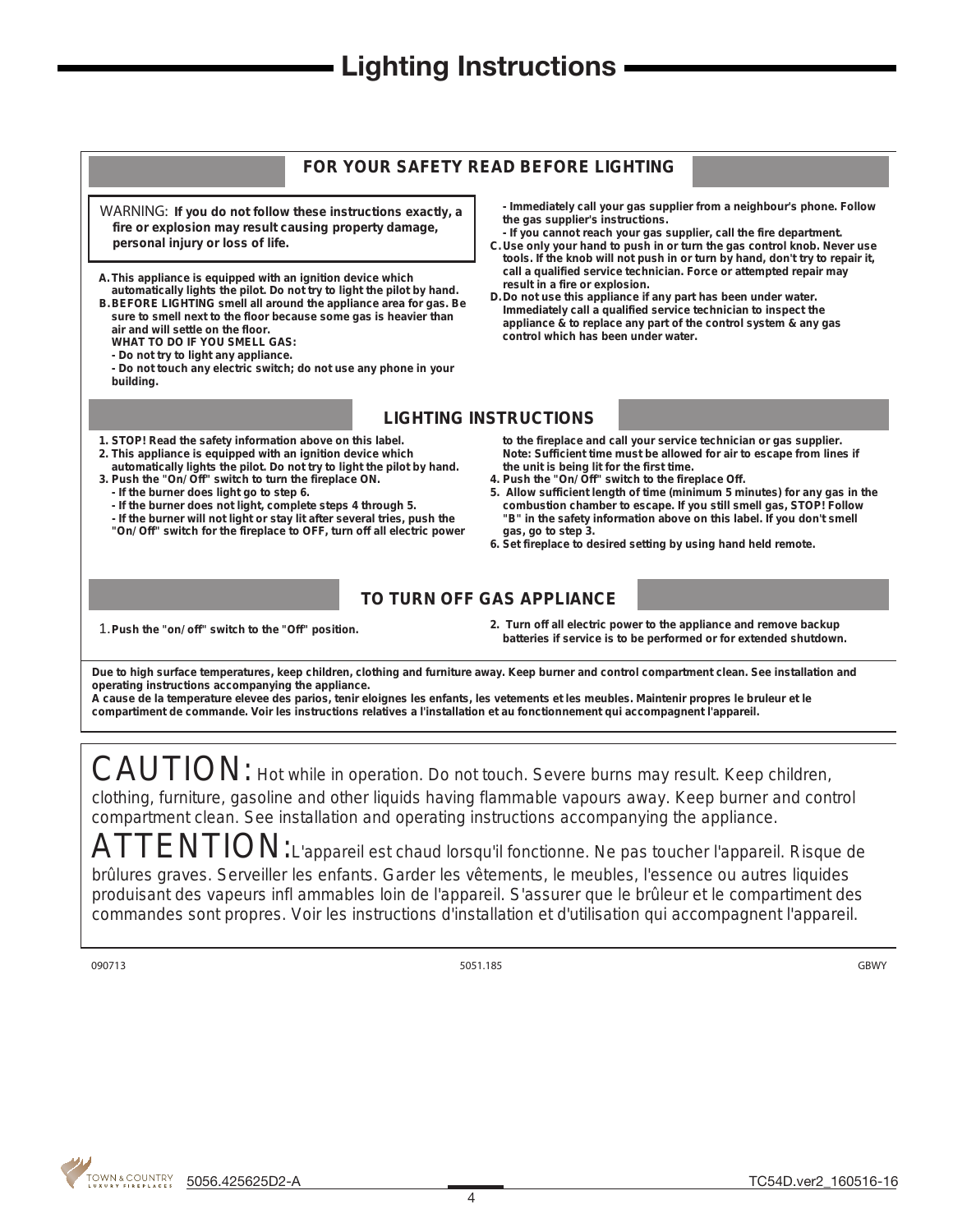# First Fire

When lit for the first time, the fireplace will emit a slight odor for a couple of hours. This is due to the curing of paints, sealants and lubricants used in the manufacturing process. This condition is temporary. Open doors and windows to ventilate area. Odors caused by the curing process may cause discomfort to some individuals.

It is normal for fireplaces fabricated of steel to give off some expansion and/or contraction noises during the start up or cool down cycle. Similar noises are found with your furnace heat exchanger or cook stove oven.

# Special Operator Note

NOTE: Pilot may take up to 30 seconds to ignite each time the "ON" button has been selected.

# **Remote Control Operation**



Figure 1: Proflame 2 handset.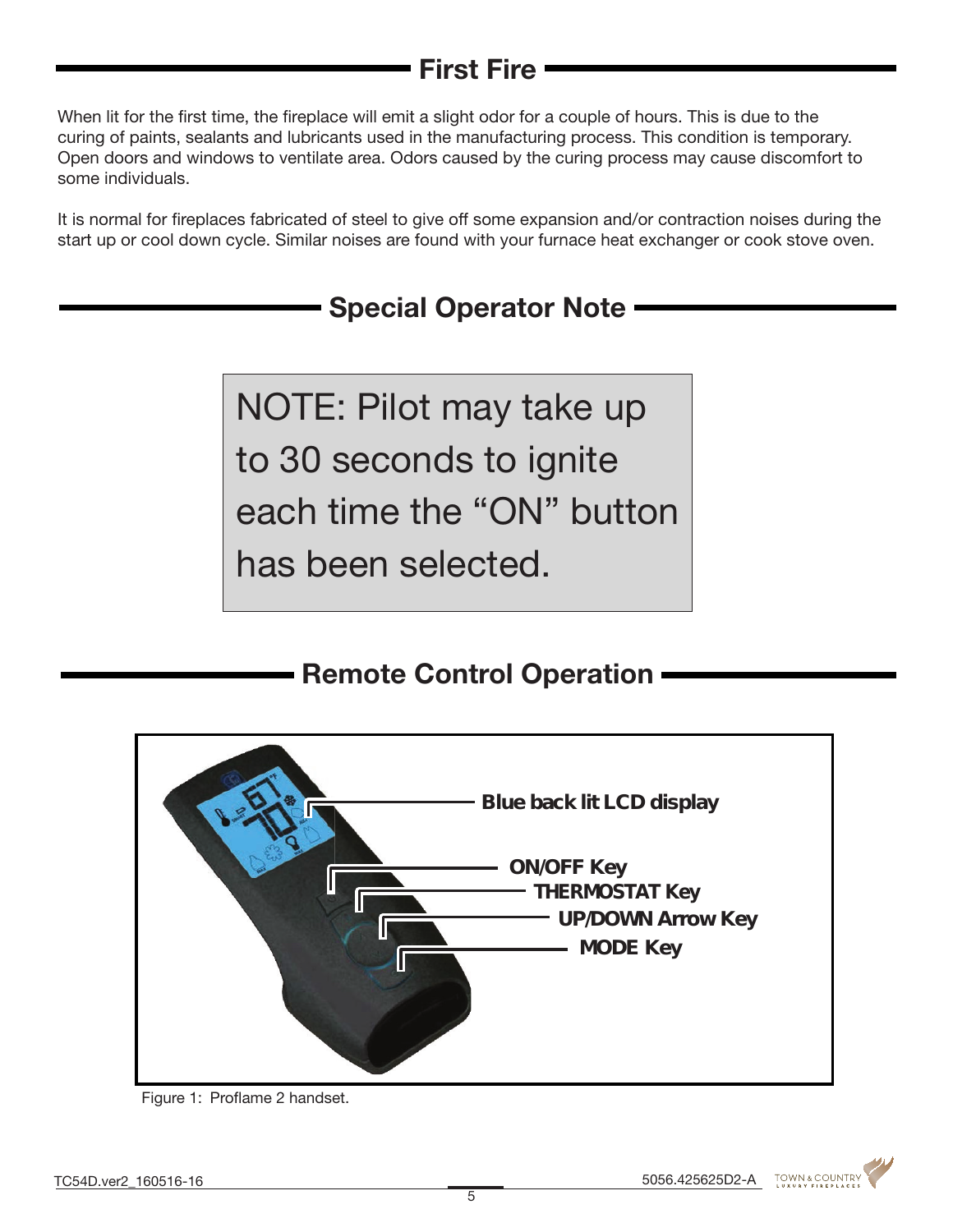

Figure 2: Proflame 2 LCD screen details.

NOTICE: The thermostat function is disabled by default. Thermostat function is not permissible in the USA but is permissible in Canada. Instructions for enabling the thermostat function in Canada, see "Instructions for enabling the Thermostat function for Canadian users." on page 9.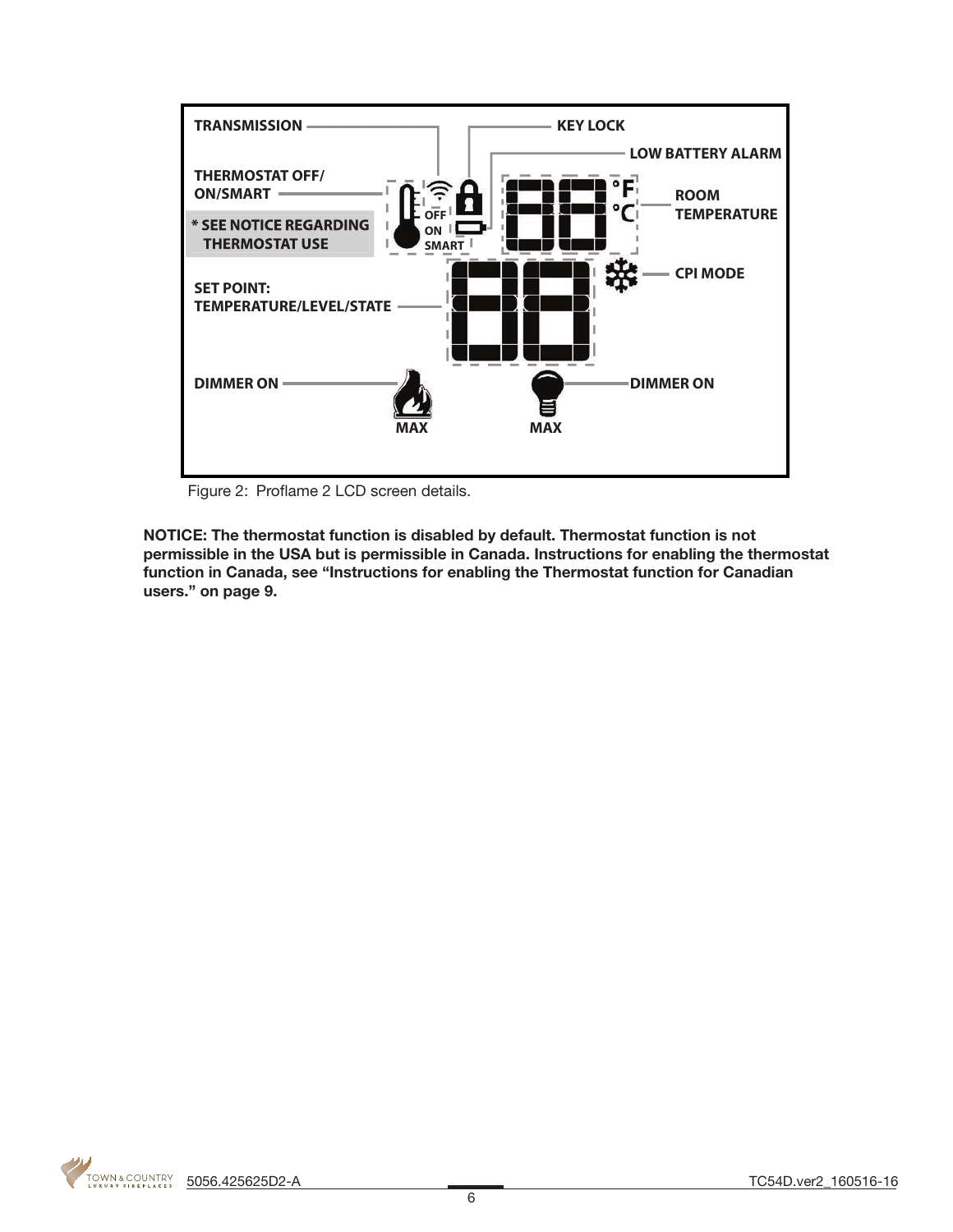# Fireplace Description

The Proflame 2 Remote Control Fireplace consists of three elements:

- 1. Proflame 2 Remote Control Transmitter.
- 2. Proflame Integrated Fireplace Control (IFC Module) board and a wiring harness to connect the IFC to the gas valve and stepper motor.
- 3. Wall mounted Remote Control Receiver (Figure 3).

# Transmitter (Remote Control with LCD Display)

The Proflame 2 Transmitter uses a streamline design with a simple key layout and an informative LCD display (Figure 2). The remote control transmitter is powered by 3 AAA batteries. A mode key is provided to index between the features and a thermostat key is used to turn on/off or index through thermostat functions (Figure 1).

# IFC Module

The Proflame 2 Integrated Fireplace Control (IFC) module is a device that allows automatic ignition and pilot flame supervision and commands the functions of the fireplace. It's configured to control the ON/OFF main burner operation, giving the choice of both IPI (intermittent pilot ignition), and CPI (continuous pilot ignition) modes. The Proflame 2 IFC module controls and connects directly to the pilot assembly and the automatic valve using low electric power.

The IFC module can be powered by both an AC power supply, or a back up battery pack for back up. The Proflame 2 offers the added ability to control the comfort fan speed from OFF through six (6) speeds, and a remotely actuated auxiliary outlet and a dimmable light outlet. The external batteries can provide DC power to the IFC allowing the batteries to be used only when line power is interrupted or lost, and if the fireplace does not use a combustion fan. Battery power is for temporary short term use.

### Operating Procedure

The fireplace must first be linked to the wall switch. Then the wall switch must be linked to the remote handset. Instructions for both of these procedures including instructions for enabling a Blue Tooth® enabled apple mobile device to the fireplace, see "Linking Remote Handset and apple® Device to Fireplace" on page 11.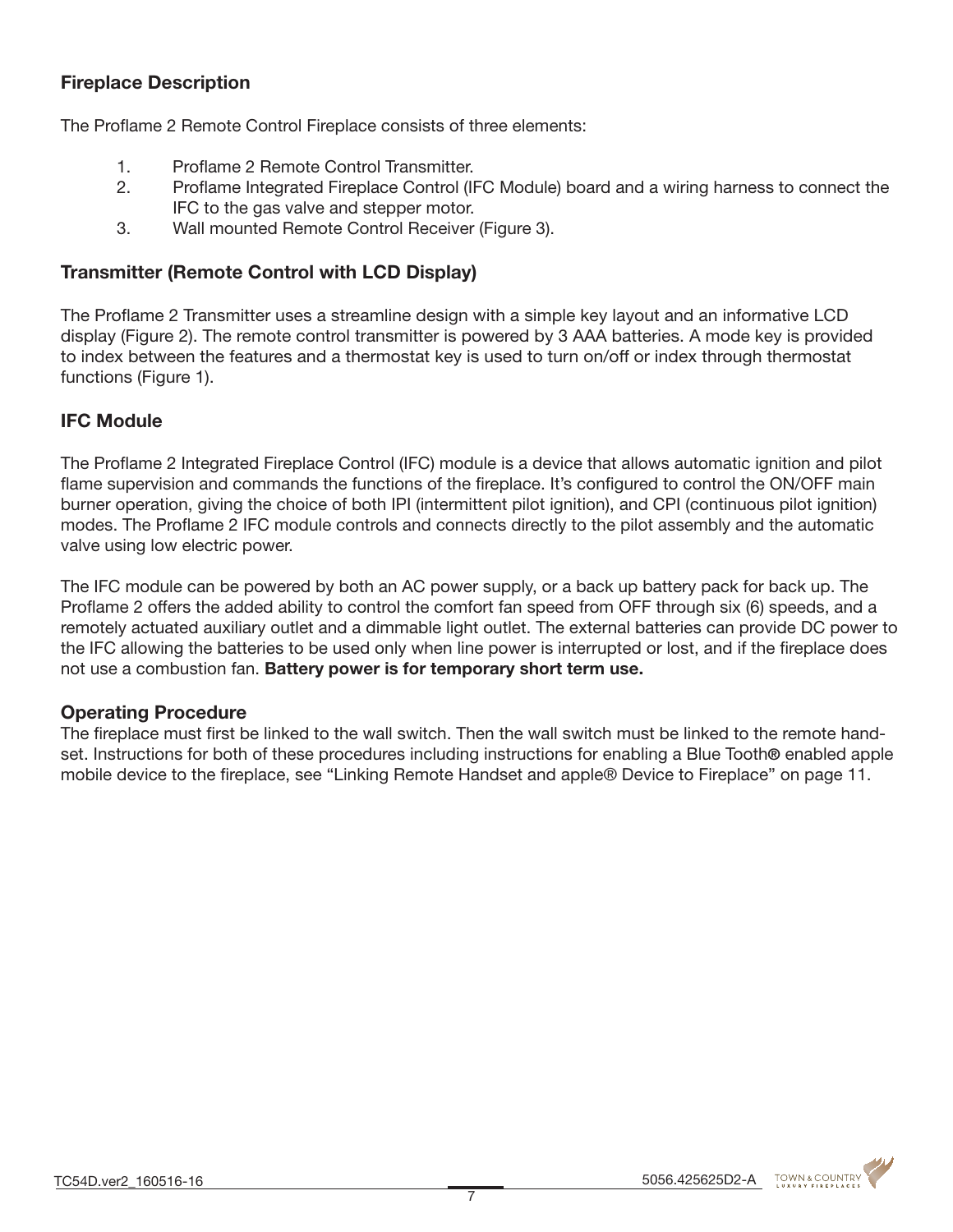

Figure 3: Wall switch interface side.



Figure 4: Wall switch battery side.

#### PROGRAM BUTTON



Figure 5: Town and Country wall switch.



Figure 6: Proflame 2 remote battery compartment.

# Using the Remote Control Transmitter

### **Temperature indication Display**

With the remote control transmitter in the "OFF" position, press the thermostat and mode keys at the same time. Look at the LCD screen on the remote control transmitter to verify that a C or F is visible to the right of the room temperature display (Figure 7 & Figure 8)

### **Turn on the Fireplace**

With the fireplace OFF, press the ON/OFF key on the remote control transmitter. The remote control transmitter display will show the active icons on the screen. At the same time the wall switch will activate the fireplace via the IFC module. A single "beep" from the IFC module will confirm reception of the command.

### **Turn off the Fireplace**

With the fireplace ON, press the ON/OFF key on the remote control transmitter. The remote control transmitter LCD display will only show the room temperature (Figure 7 & Figure 8) . At the same time the IFC module will turn off the fireplace. A single "beep" from the IFC module confirms reception of the command.

### **Manual Bypass of the Remote Fireplace**

If the batteries of the remote control transmitter are low or depleted, the fireplace can be turned off manually using ON/OFF switch located on the Town & Country wall switch (Figure 5). This will bypass the remote control transmitter.



Figure 7: Proflame 2 Fahrenheit screen.



Figure 8: Proflame 2 Celsius screen.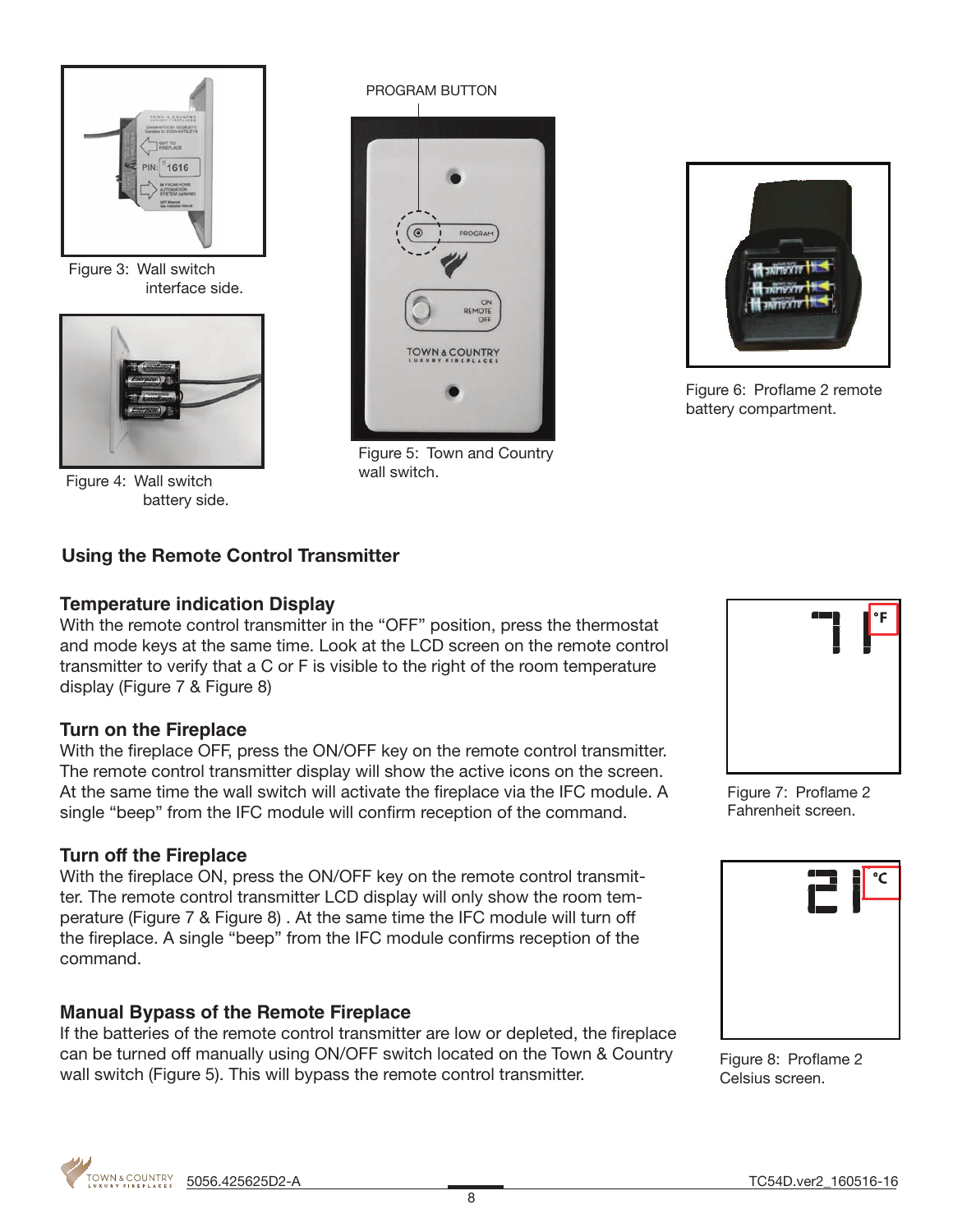# **Remote Flame Control**

The Proflame 2 has six (6) flame levels. With the fireplace turned on, and the flame level at maximum height, press the down arrow key once (Figure 9) to reduce the flame height by one step until the flame is turned off.

The up arrow key will increase the flame height each time it is pressed. If the up arrow key is pressed while the fireplace is on but the flame is off, the flame will come on in the high position. A single "beep" will confirm reception of the command.





i٣



Flame level 1

Flame Off

Figure 9: Flame level control.



Figure 10: Room temperature control.

# **Smart Thermostat (Transmitter Operation)**



Figure 11: Smart flame function.



Figure 12: Smart flame function set low.

The Smart Thermostat function adjusts the flame height in accordance to the difference between the set point and the room temperatures. As the room temperature gets closer to the set point, the Smart Function will modulate the flame down. If the room temperature is cool, the Smart Function will modulate the flame up. To activate this function, press the THERMOSTAT button (Figure 1) until the word "SMART" appears to the right of the temperature icon (Figure 11). To adjust the set point, press the up or down arrow buttons until the desired set point temperature is displayed on the LCD screen of the remote control transmitter.

# Instructions for enabling the Thermostat function for Canadian users.

The thermostat key (Figure 1) on the remote handset needs to be held down. Keep it pressed down while removing one of the three batteries from the remote handset. Simply re-install the battery that was removed and the feature will be activated. Use the same procedure to disable the thermostat function.

# **Room Thermostat (Transmitter Operation) Canada Only**

The remote control transmitter can operate as a room thermostat. The thermostat can be set to a desired temperature to control the comfort level in a room. To activate this function, press the thermostat key (Figure 1). The LCD display on the remote control transmitter will change to show that the room thermostat is "ON" and the set temperature is now displayed (Figure 10). To adjust the set point, press the up or down arrow keys until the desired set point temperature is displayed on the LCD screen of the remote control transmitter.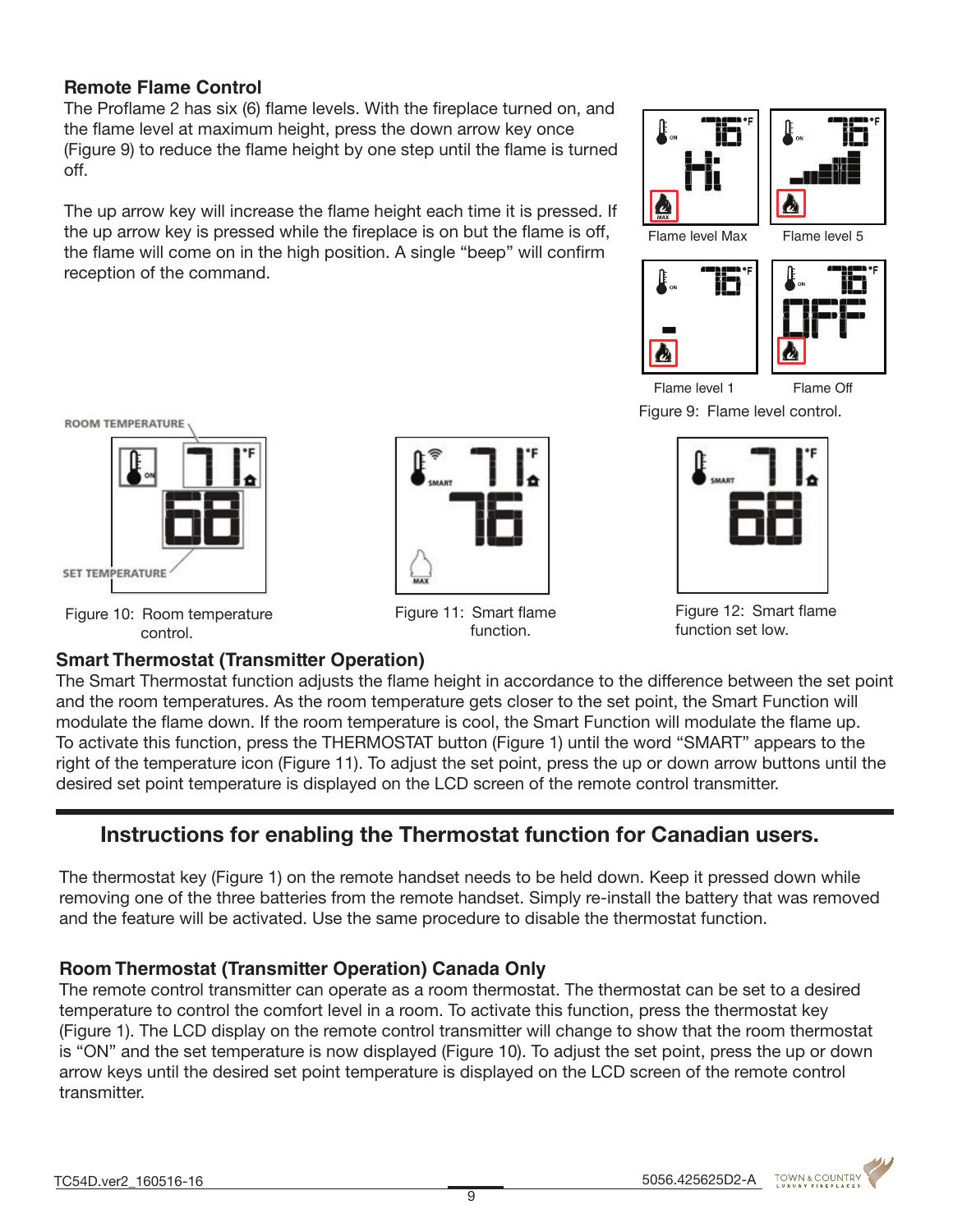# **Remote dimmer control (Light)**

The auxiliary function controls the AUX power outlet by the dimmable light control. To activate this function use the Mode Key (Figure 1) to index to the light bulb icon (Figure 13). The intensity of the output can be adjusted through six (6) levels. Use the Up/Down Arrow Keys adjust the output level. A single "beep" will confirm reception of the command.

### **Continuous Pilot/Intermittent Pilot (CPI/IPI) selection**

With the system in the "OFF" position, press the Mode Key (Figure 1) to index to the CPI mode icon (Figure 14). Pressing the Up Arrow Key will activate the Continuous Pilot Ignition mode (CPI). Pressing the Down Arrow Key will return to IPI. A single "beep" will confirm the reception of the command.











### **Key Lock**

This function will lock the keys to avoid unsupervised operation. To activate this function, press the MODE and UP keys at the same time.(Figure 1) The lock icon will appear (Figure 15). To de-activate this function, press the MODE and UP key at the same time.

### **Low Battery Power Detection**

#### **Transmitter**

The life span of the remote control batteries depends on various factors: quality of the batteries used, the number of ignitions of the Heater, the number of changes to the room thermostat set point, etc.

When the remote batteries are low, an icon will appear on the LCD display of the remote (Figure 16) before all battery power is lost. When the batteries are replaced this icon will disappear.



Figure 15: Key lock.



Figure 16: Low battery icon.

#### **Receiver**

The life span of the IFC module batteries depends on various factors: quality of the batteries used, the number of ignitions of the Heater, the number of changes to the room thermostat set point, etc.

When the IFC batteries are low, a "double-beep" will be emitted from the IFC module when it receives a command from the remote. This is an alert for a low battery condition for the IFC board. When the batteries are replaced, a single "beep" will be emitted from the IFC module when a key is pressed.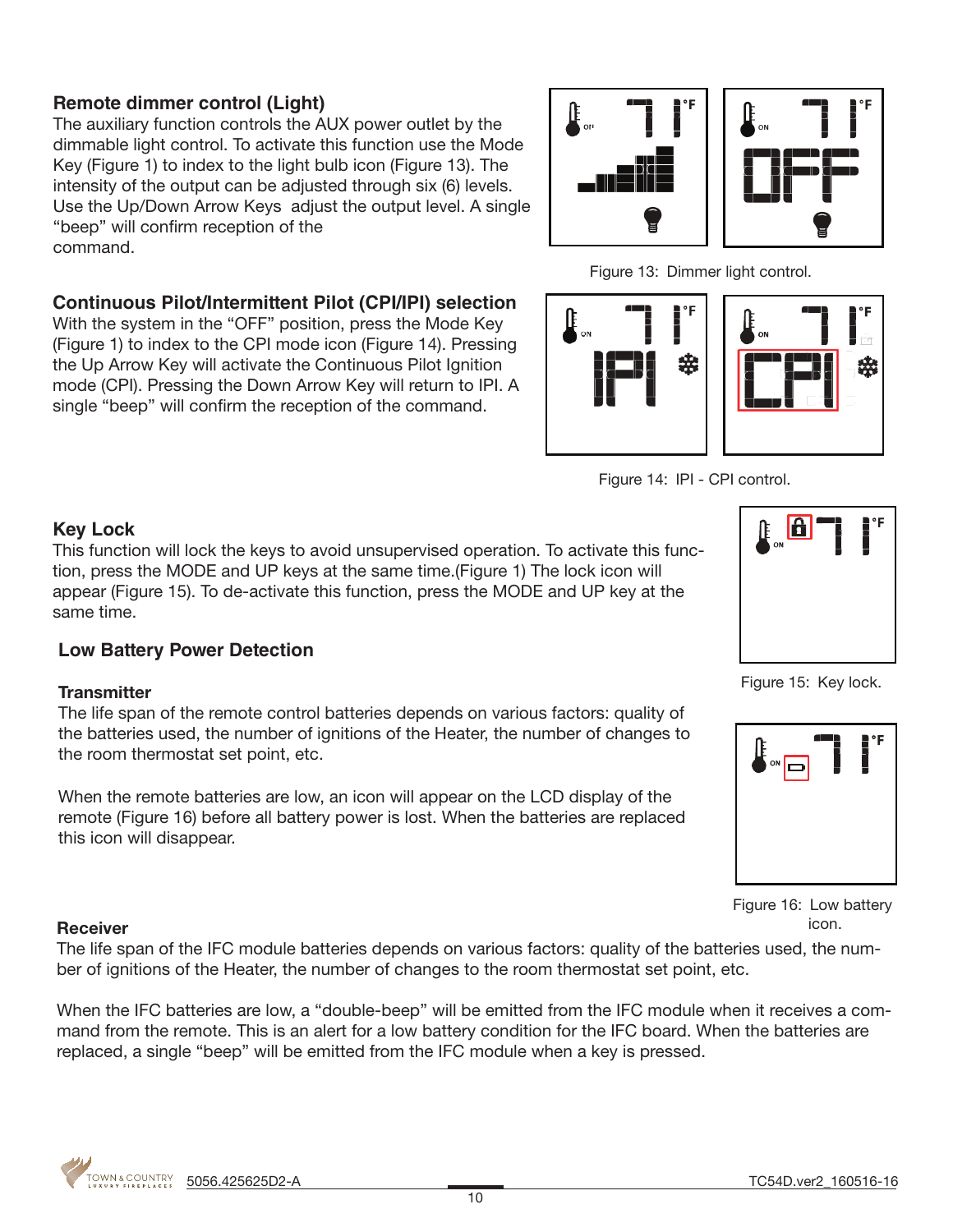# **— Linking Remote Handset and apple<sup>®</sup> Device to Fireplace**

Town & Country Fireplaces can be operated remotely by using the remote handset that came with the fireplace, and by using an Blue Tooth® enabled apple mobile device and the "TC Fire" app which can be downloaded free from the Apple® app store.

Regardless of which method is used, the first two procedures are to be performed in order to establish a link between the fireplace and the wall switch, followed by a procedure to establish a link between the remote handset and the wall switch.

#### Step 1: Procedure for linking / pairing wall switch to fireplace

- 1. Set the wall switch selector to the "Remote" setting.
- 2. Press and hold **Program** button (Figure 17) on the wall switch for up to 10 seconds. Use a straightened paper clip to access the button.
- 3. The wall switch will beep 5 times. Release the button following the beeps.
- 4. The fireplace will beep 3 times repeated by another 3 beeps.
- 5. The fireplace and wall switch are now linked/paired.

If there is cross communication with another nearby fireplace causing the other fireplace to activate instead of the intended fireplace, repeat above procedure to automatically switch to another one of three available channels.



Figure 17: Town and Country wall switch.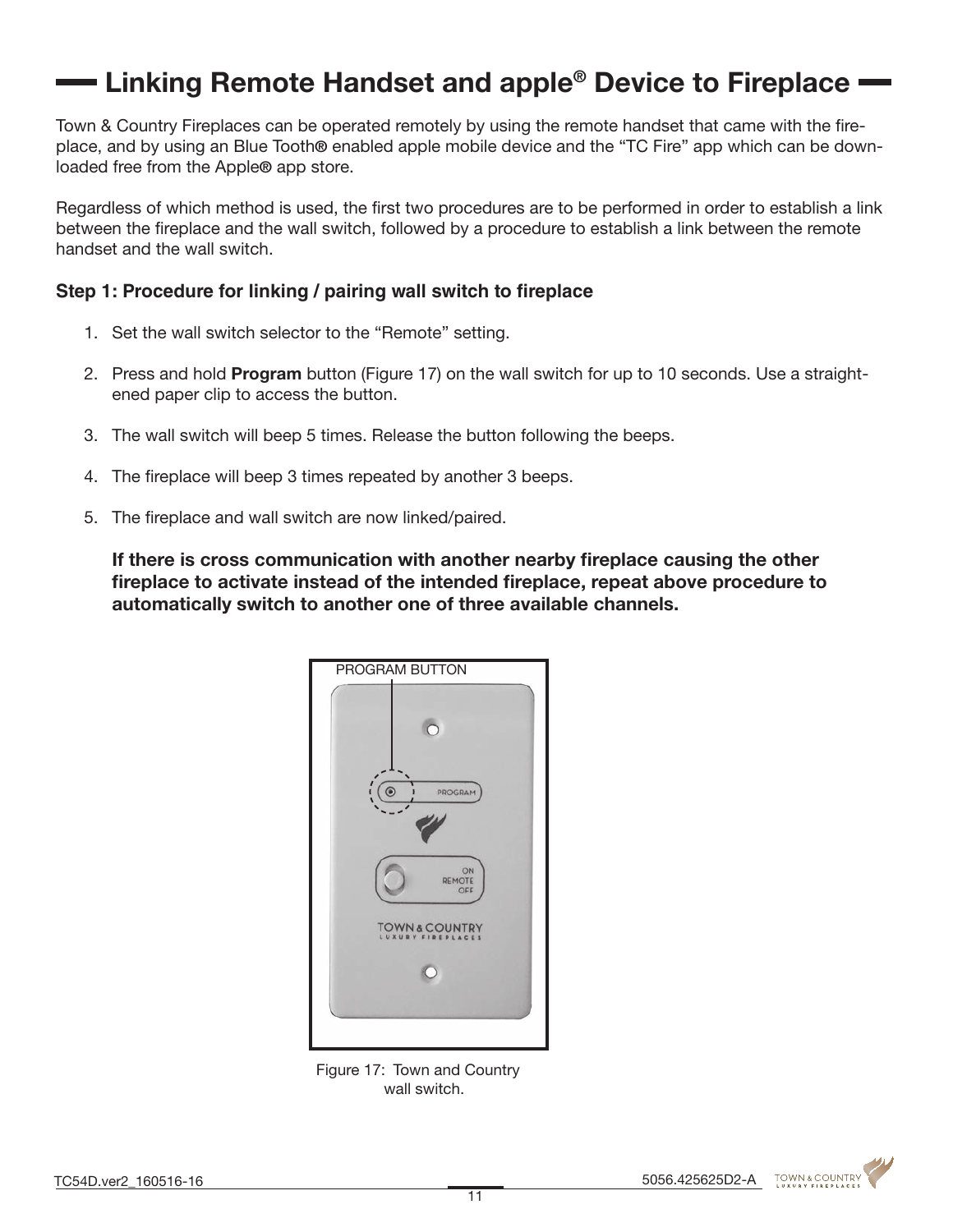# **Step 2: Procedure for linking / pairing the wall switch to remote handset**

- 1. Press and release **Program** button on the wall switch once (Figure 17).
- 2. You will hear 3 beeps from the wall switch.
- 3. Press and release the on/off button (Figure 18) on the remote handset (within 60 sec.)
- 4. The wall switch will beep 3 times.
- 5. The remote handset is now linked/paired to the wall switch and is ready to activate the fireplace.



Figure 18: Remote handset.

### **Step 3: Optional procedure for linking / pairing a Blue Tooth enabled apple mobile device to the**  fireplace (iOS only).

- 1. Download the "TC Fire" app from the Apple® App Store.
- 2. From your device, open the app and go to "Add /Edit Fireplace".
- 3. Press the "Add" button

Find the PIN number located on a sticker on the wall switch (Figure 20).

- 4. Enter the PIN number and a user defined description of the fireplace (Figure 21).
- 5. Press the "Save" button.
- 6. The fireplace is added to the main screen and iOS device is ready to use the app (Figure 22).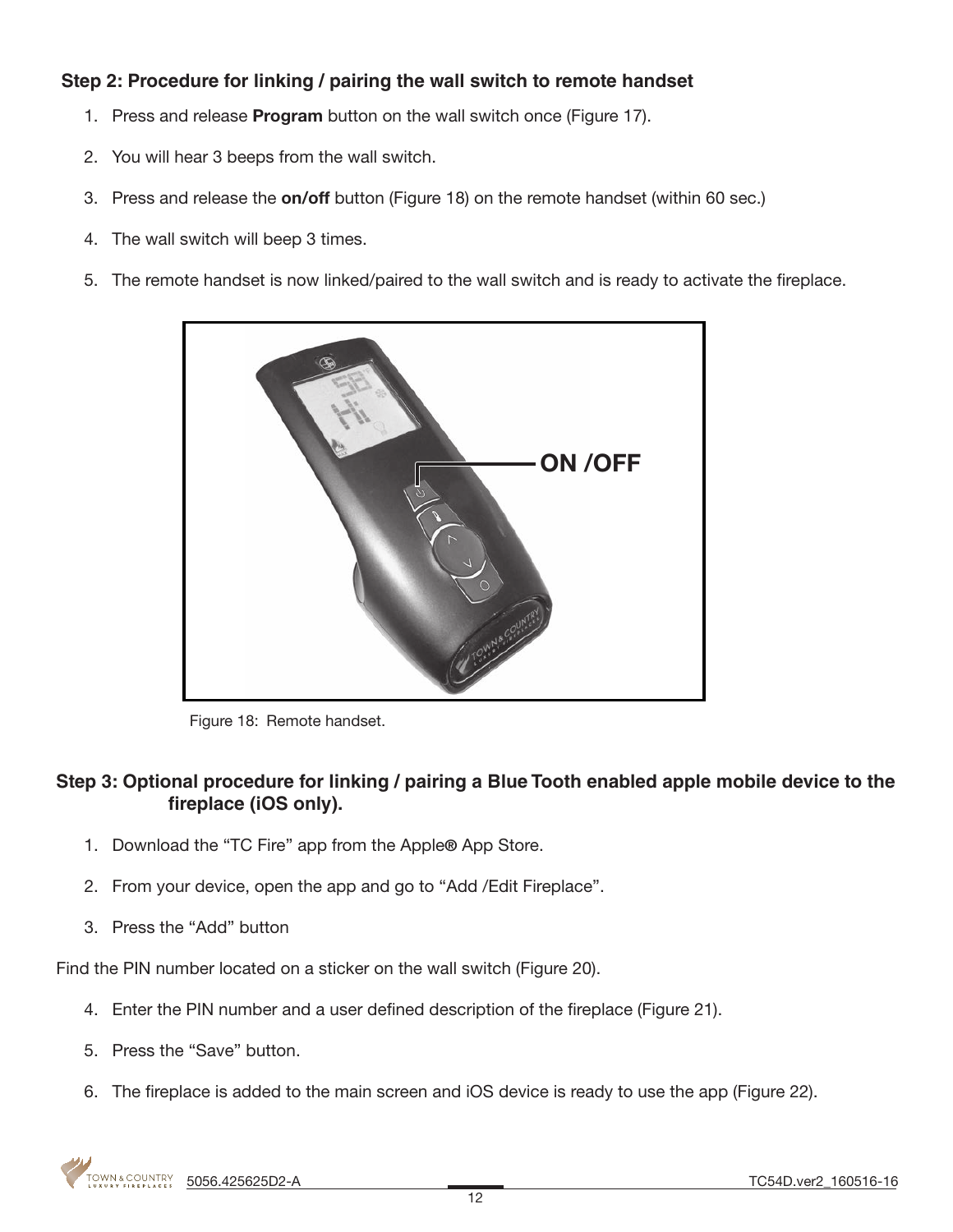

Figure 19: Home screen. Figure 20: Wall switch



with PIN number.



Figure 21: Add-edit progam fields.

# **Using the TC Fire app**

The app controls two functions: Flame ON/OFF/Flame level and Lighting ON/OFF/Level. The toggle buttons (Figure 24) turn the functions ON and OFF while the sliders increase and decrease the flame and lighting levels.



Figure 22: PIN & name entry .



Figure 23: App programed for living room.



Figure 24: Control sliders.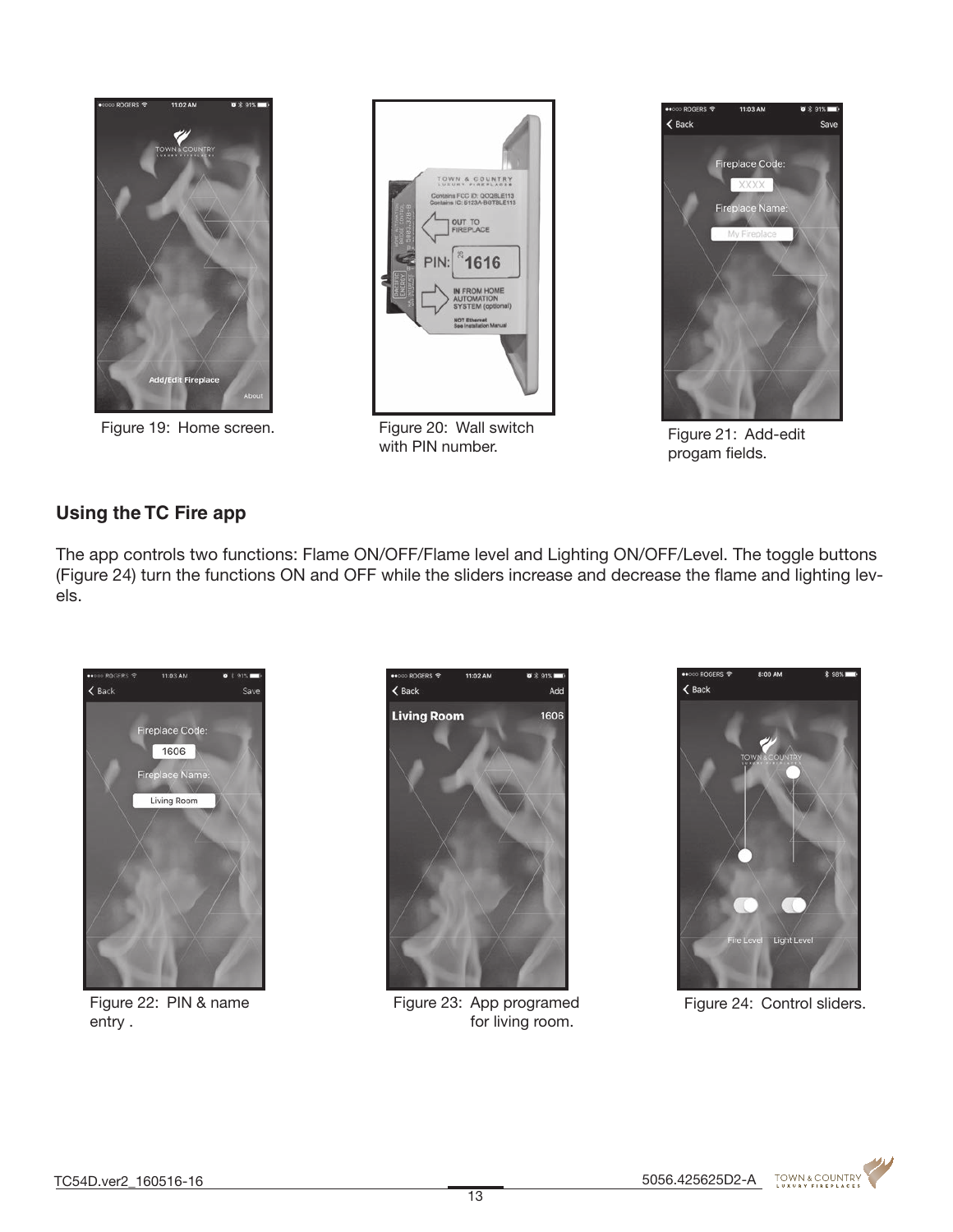#### CAUTION:

Turn off gas and electrical power supply (if applicable) and allow ample time for unit to cool before servicing appliance. It is recommended that the fireplace and its venting should be inspected at least once a year by a qualified service person.

### **Glass Panel:**

#### Warning: Do not operate fireplace with glass panel removed, cracked or broken. Replacement of the glass panel should be done by a licensed or qualified service person.

Do not strike or otherwise impact the glass in anyway that may cause it to break. If the glass becomes cracked or broken it must be replaced before using the fireplace. Replacement glass can be obtained from your nearest Town & Country Fireplaces™ dealer. The size required is 42" x 36" x 5mm. Use ceramic glass only. Do not substitute with any other type.

To remove broken glass, remove window frame as noted in "Window Frame Removal" section.

Unclip the Glass Retainer Clips located at the top and sides of the Window Frame. Pull the top edge of the glass out of the frame first, then lift it up and out of the bottom edge.

Install the new piece of glass with the gasket into the frame so that the thicker bead of gasket faces the fireplace.



Figure 25: Pilot assembly.

Re-install glass retaining clips.

# **Annual Inspection:**

- 1. Remove glass panel and inspect the decorative burner media (such as logs, pebbles, glass etc) for soot build up. If excessive build up of soot is present, have a qualified service person inspect and adjust the unit for proper combustion. Clean the decorative media and use a brush or vacuum cleaner to clean the burner, paying close attention to the burner ports.
- 2. Check the pilot system for proper flame size and operation. Clean pilot free of soot, dust or any other deposits.
- 3. Check that the vent pipe and vent terminal are open and free from blockage or debris. If the venting is disassembled for cleaning, it must be properly assembled and re-sealed.
- 4. Check glass panel gasket, replace if necessary. It is important that the glass seal be maintained in good condition.
- 5. Check and replace batteries as needed.

#### Note: The appliance area must be kept clear and free from combustible materials, gasoline and other flammable vapours and liquids.

### **Periodically:**

- a) Viewing glass may be cleaned as necessary with fireplace glass cleaner.
- b) Exterior finish may be cleaned with mild soap and water.

# CAUTION:

Do not use abrasive cleaners on glass or any other part of the fireplace.

Do not clean glass when hot.

5056.425625D2-A TC54D.ver2\_160516-16